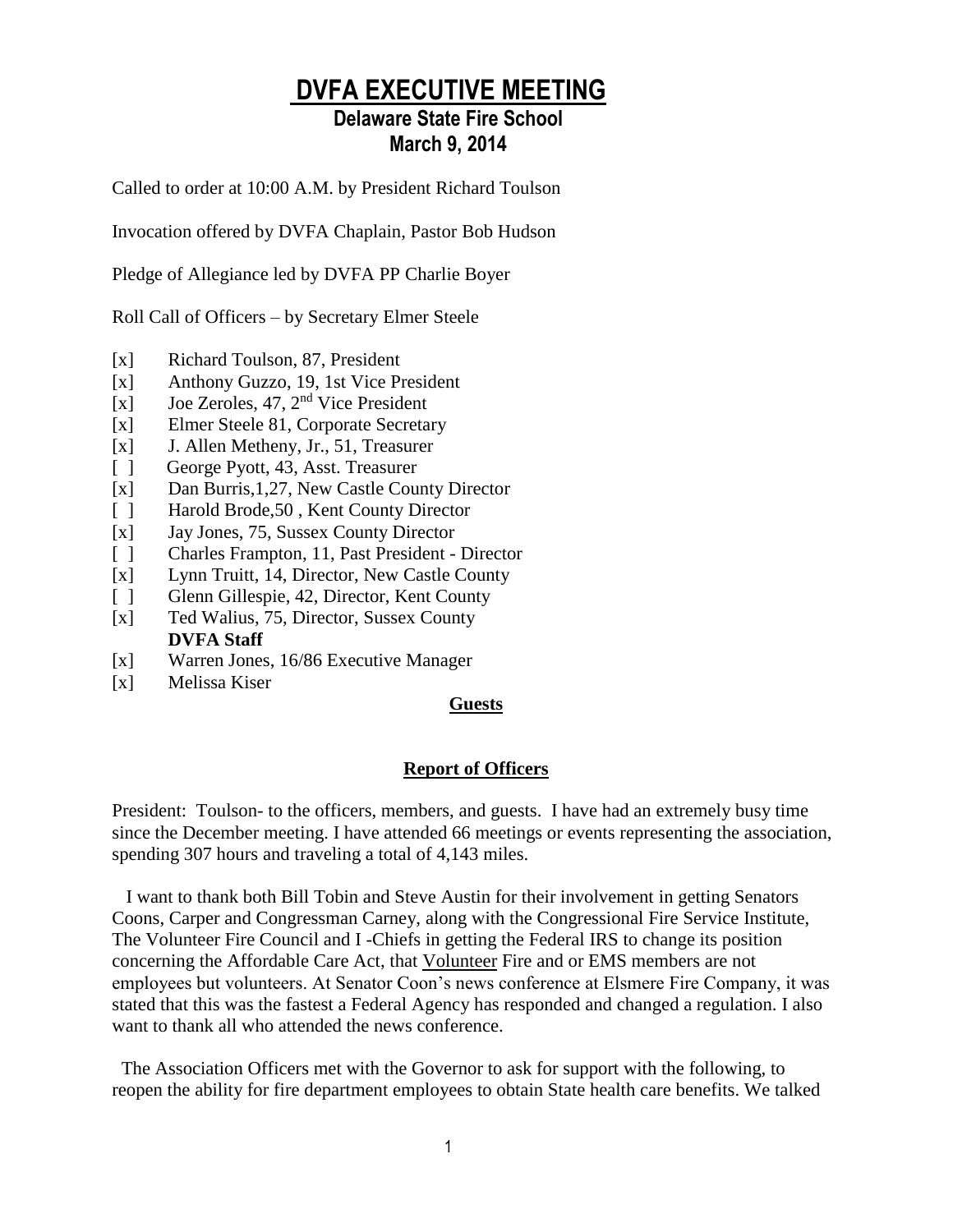with the Governor about the EMS Task Force draft report but without a final report we were not in a position to request anything other than support for future funding. The Governor stated that after the EMS Task Force final report was released he would like to meet again.

 I want to thank all of our members that have served on or have contributed to the EMS Task Force committee, along with Chairman Senator Bruce C. Ennis, Co-Chair Representative William J. Carson and Co-Chair Malcolm Cochran. Please read the report, it can be found on line or you can down load it or we can e-mail the report to you.

We presented our request to the Joint Finance Committee and the following four requests are also part of the recommendations from the EMS Task Force report. They are

- 1. Adopt legislation to extend the ambulance and rescue premium tax assessment to all health benefit plans that do not currently pay the assessment.
- 2. Increase the ambulance premium tax rate from .0015 to .0045.

3. Increase the Grant in Aid for Ambulance maintenance from \$4500.00 per company to \$6500.00 per ambulance.

4. Adopt legislation to ensure the health insurers raise their "allowable" rates to cover the losses incurred by the volunteer ambulance companies. \$450.00.

 Great news!! The Sheraton Dover Hotel legal action has been settled, we can now move forward with our conference at Dover Downs. I want to thank Willard F. Preston III, Esquire and Elmer Steele for the time they devoted to come to an agreement.

 I want to thank Earle Dempsey and the Recruitment and Retention Committee who has been working very hard on the Recruitment and Retention program. They are using a variety of promotional campaigns from Television ads, YouTube, Facebook and Billboards thru out Delaware to get our message out "VOLUNTEER HELP NEEDED". Recruitment is one of our most important objectives. "YOU CAN HELP". If you know someone who you think could make a good member, ask them to join. The work we do is essential to the public safety of our communities. Find someone and have them be like you and "Make a Difference".

 Congratulations to the three firefighters that will be attending FDIC, CFSI and to the DVFA Luncheon. Unfortunately, one county did not have a submittal.

 Great Job and thank you" Wake Up Delaware Committee", you are getting the message out to the public about how smoke detectors save lives. The new long life battery smoke detectors that are being given out should make a difference in saving lives. I only hope that some year soon the Fire Marshall will be able to report that no fire deaths occurred for the year due to working smoke detectors.

 The revolving loan fund available balance is **\$1,062,777.76**; this money has an interest rate of 2.0%. If you are getting ready to make a purchase or do a rehab you may want to investigate this option first.

I would like to thank everyone for the invitations and the hospitality shown to my wife and me.

If you are not receiving our communications, please contact any of the officers or contact the office to verify your email address. Good communications does make a difference.

Respectfully - Richard W. Toulson President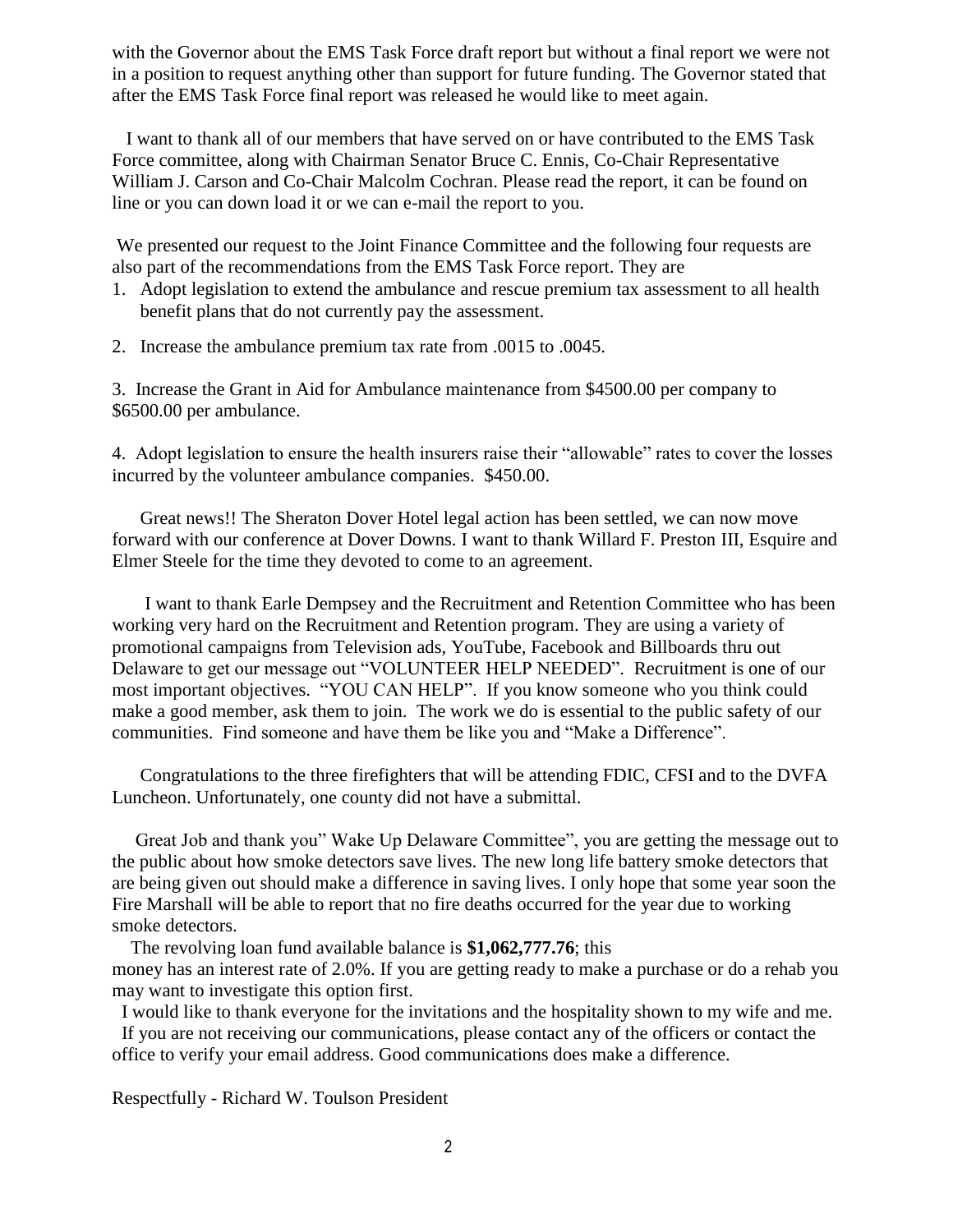First Vice President: Guzzo- Stated his report was submitted in written form to the DVFA Office

Second Vice President: Zeroles- Stated his report was submitted in written form to the DVFA **Office** 

Secretary: Steele -Stated his report was submitted in written form to the DVFA Office

Treasurer: Metheny- Fellow Officers, Delegates, Alternates, Members and Guests. Attached is the Treasurer's Report for the period December 6, 2013 thru March 6, 2014. This report includes both the DVFA Operations and the Conference Accounts.

On March 4, 2014, I transferred \$1,720,590.13 to the Northern Trust Company for out Calendar Year 2013 DVFA Pension Program. This consisted of \$1,557,150.13 for the employer's share of the program and \$163,440.00 to cover 2,724 fire company and ladies auxiliary members. The members in the program decreased this year by 72 members, however, our total investment increased by \$111,164.14. I want to thank the companies this year for following the instructions in most cases. This year was another good year for filing the paperwork and contributions accurately. I have already talked to the Pension Office and will plan to assist with the Pension Seminar again this year at the Conference. Please urge any new Pension Officers in your companies to attend this seminar.

Assistant Treasurer: George Pyott- Absent

*Motion needed to Accept Officers reports and spread them upon the minuets Motion carried*

Executive Manager Report: Warren Jones

#### Legislative Items

1. Bingo Legislation: SB125 passed the house on January 28 and was just signed by the Governor on February 25, 2014. Increases the prize limits for bingo to \$350 for a single game and \$3,000 for all games conducted on a single occasion.

2. SB53: Health Presumption legislation, presently on the ready list in the house

3. HB187: Charitable Solicitations Legislation I think we need to be exempted from this legislation. We don't need another registration or another report to fill out.

4. EMS Task Force Report: The President went over the 4 recommendations in his report.

The passage of these four could mean a lot to relieving the EMS cost burden we have been saddled with. We need your help to get this done. Make sure you speak to your legislators about this. Tell them that our 2012 EMS losses were over 8 million.

The other thing and I know Earle Dempsey is going to talk about this but April 8 is Delaware Volunteer Firefighter Day in Legislative Hall. We set this up as part of our Recruitment program and getting the Governor and Legislators involved in recruiting new volunteers.

That is still the main focus but because of this EMS report and the funding we are trying to receive, April 8 is extremely important. We need a good showing. We need to pack Legislative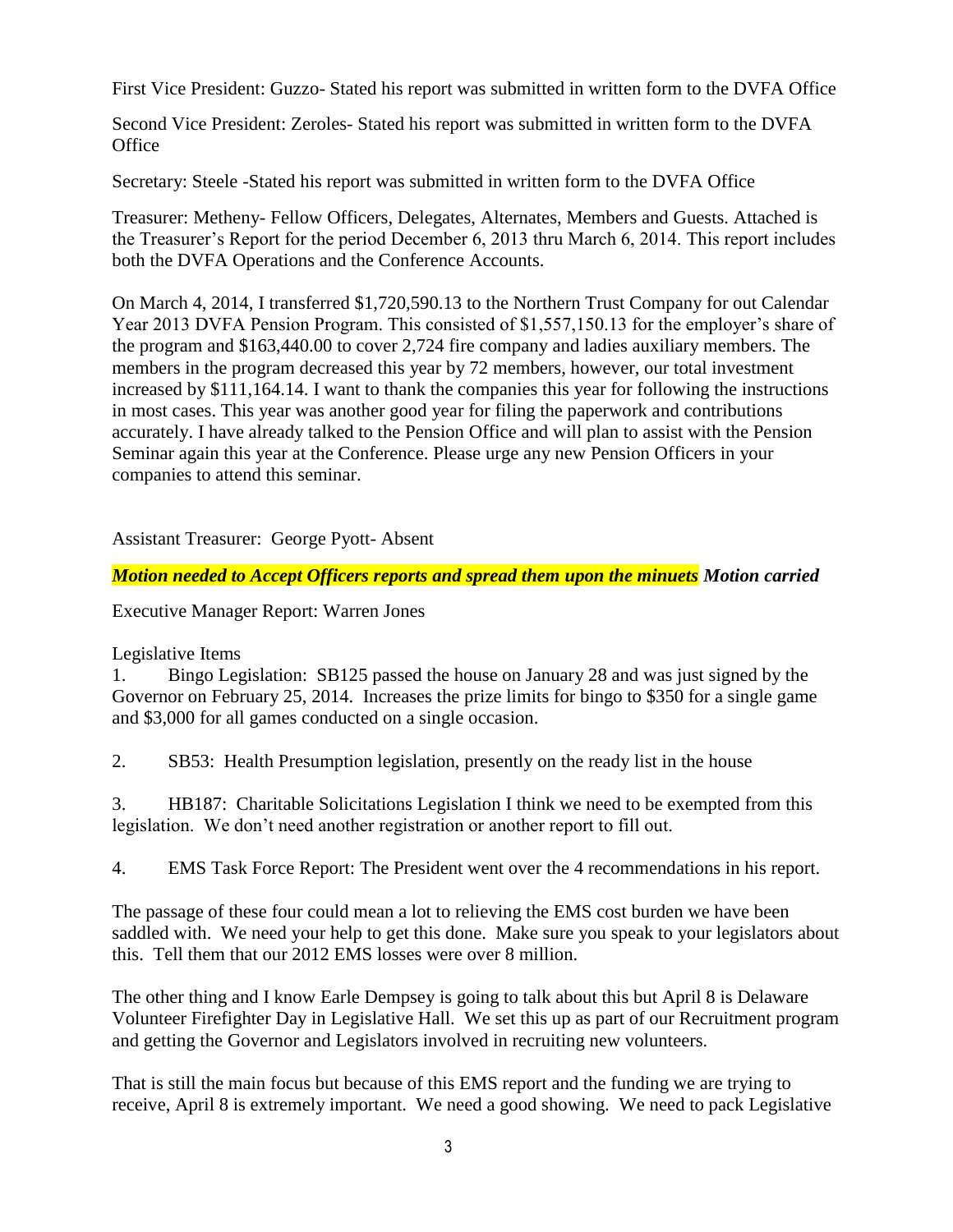Hall with uniforms. We are going to ask for some apparatus and ambulances to park out front. But most importantly we need you. If you have a uniform that would be outstanding if you do not come anyway. That is men and ladies.

We will meet out front by 12:00. Then go into the hall. We are going into the House Chambers at 2:00 and the Senate Chamber after the house. We will be greeted by the Governor around 1:00. We will be doing pictures with the Governor and the legislators some out front with the apparatus and some in the hall. We are looking for some photographers. It is going to be a special and important day. We are hoping as many of you as possible can be there.

DVFA Legal Counsel Report: Willard Preston gave his final report regarding the Sheraton issue and stated that since the Sheraton signed the 2013 contract and backed out. 2014-2015 they had changed the verbiage in the contact which stated if the hotel remained a hotel. However the Hotel has changed its status to being leased to Del State University for Dorm Rooms. We tried keeping the prices to be able to compare apples to apples however doing that raised the cost to being approximately \$47,000 over the price the Sheraton quoted us. Since the Sheraton stated that Dover Downs would honor and match those prices, we asked for them to reimburse the price of the increase. Since the Sheraton has had a long standing relationship with the Association they agreed they would assist. They asked for all copies of the invoices. They also stated they would like to keep it out of court and reach an agreement without legal representation. The next day Bill received a call from their Lawyer. At first they offered \$15,000 to settle, after negotiations they raised it to \$20,000. After they asked to check over everything again the increase was determined to have been an increase of \$41,500.00 After the Sheraton reviewed the same invoices they then stated they would offer \$6,000. Negotiations went back and forth and an amount of \$36,000 was reached for final settlement. That's approximately 85% of the increase we incurred. The only stipulation was that this would have to be treated as a contribution to the Association, for tax purposes and we agreed. This event is now closed.

Recruitment and Retention Coordinator: Earle Dempsey stated the sub grant committee met this morning and the winners have been selected today however will not be released yet. We will be partnering closely with the DSFS and filming some new footage from the basic training classes. We will be asking them what made them join. Or catch the "bug" of joining the Fire Service. April 8 is Firefighter Appreciation day at Legislative hall. On April 13<sup>th</sup> all Fire Departments will be open to the public from Noon to 4pm. We will be advertising national Volunteer week. There will be live Radio Broadcast from companies in each county. Still need Companies from Dover, Milford and Georgetown to host the Radio which will be from 12-2. There has been a new Facebook page launched for the Recruitment site. We have had 3,000 likes. Please share with your friends and family. We will also be sponsoring the Rodeo at the Delaware State Fair. We are also planning to have a recruitment booth all 10 days at the fair.

### **Committee Reports**

1. State Fire Prevention Commission – Commissioner Alan Robinson- The commission met on February 18, 2014. Narcan Pilot update. A special thanks to the Fire School and especially Senior Instructor Matthew Gajdos, for help with the training aspect for the Narcan Pilot project. Training dates have been offered at the County training facilities in the State despite the weather. To date, over 200 providers have received training.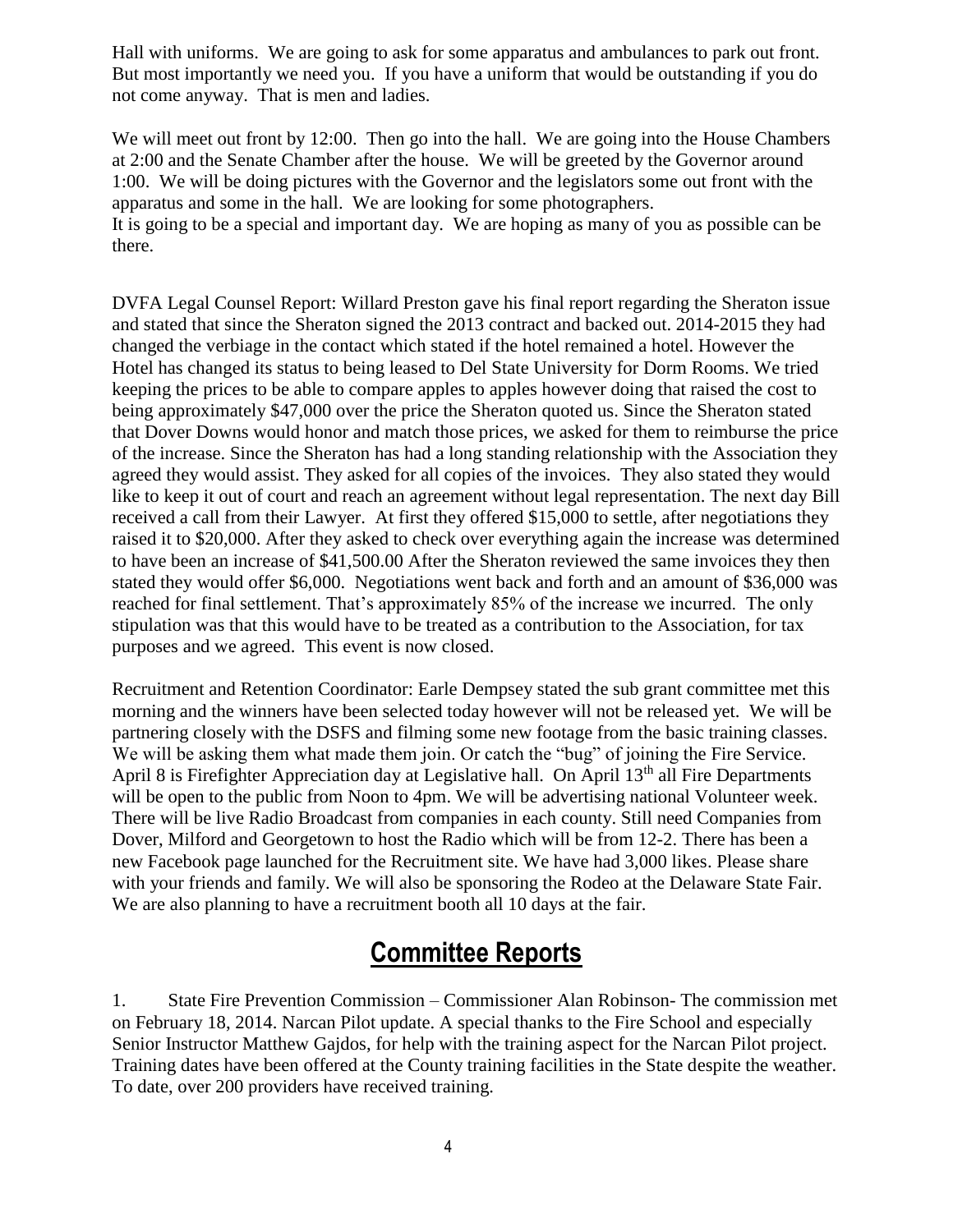Influenza Update- Over the last few weeks influenza incidence has remained steady throughout most of the country (38 states down to 29 states are widespread) and Delaware is categorized as "Widespread". Last week there were 100 confirmed cases of influenza throughout Delaware.

Some good data out of New Castle County CPR survival database to support the latest protocol addition of remaining on scene to provide CPR for victims of cardiac arrest.

OEMS is in the process of reviewing methods of chart QA for BLS. One method is that DEMRS has the capability for individual company supervisors, as well as OEMS to review patient care reports as far as their validity scores.

An EMT Certification Hearing was held and sanctions were upheld in regard to the case.

The Commission briefly discussed EMT Calls that are medically unnecessary to assisted living care facilities

A motion was made to add the Delaware Ambulance Inspection sheet as a policy rather than a regulation. This step was taken because the inspection sheet can change periodically to meet the needs of BLS Service.

The next Commission meeting is scheduled for March 18, 2014

2. Advisory to State Fire Marshal – Grover P. Ingle

Fire Fatalities- The first fire fatality of the year occurred on February 12, 2014. During fire suppression activities a victim was found deceased in the dwelling. Still under investigation and verifying a presence of smoke detectors.

A question was raised at the last DVFA meeting from the life safety committee regarding the First Alert Smoke Detector advertising a mute button. The OSFM looked into the matter and not only First Alert but other manufactures have and advertise a mute or silence button for nuisance alarms. This button is the test button on First Alert and other devices which has been tested and listed for that particular function by UL. It does not prohibit the detector from operating properly. The detector will operate as normal if there is adequate smoke to operate the alarm.

Brian Ferguson, Juvenile Fire Setters Intervention coordinator has completed his field training and will be handling the referrals primarily from New Castle County and Kent/Sussex when needed. He also will be responsible for assisting with Public Safety display request.

Fire Protection Specialist 1- Sussex County has been filled by Michael Routh and Jefferson Cerri, both began their employment late December and Mid-January.

Chief Deputy Fire Marshal 1- Sussex County, Harry Miller has been promoted to the CDFM Position for Sussex County effective February 10, 2014.

Deputy Fire Marshal 1- Sussex County, as a result of the promotion of Harry Miller there is a vacancy for a DFM 1. The position will be posted through the DE Jobs Website within the next week or two. A link will be provided pm our website to the posting.

Fire Protection Specialist 11- Robert Borkowski has retired effective February 28, 2014 Bob has served for 11 ½ years with the OSFM.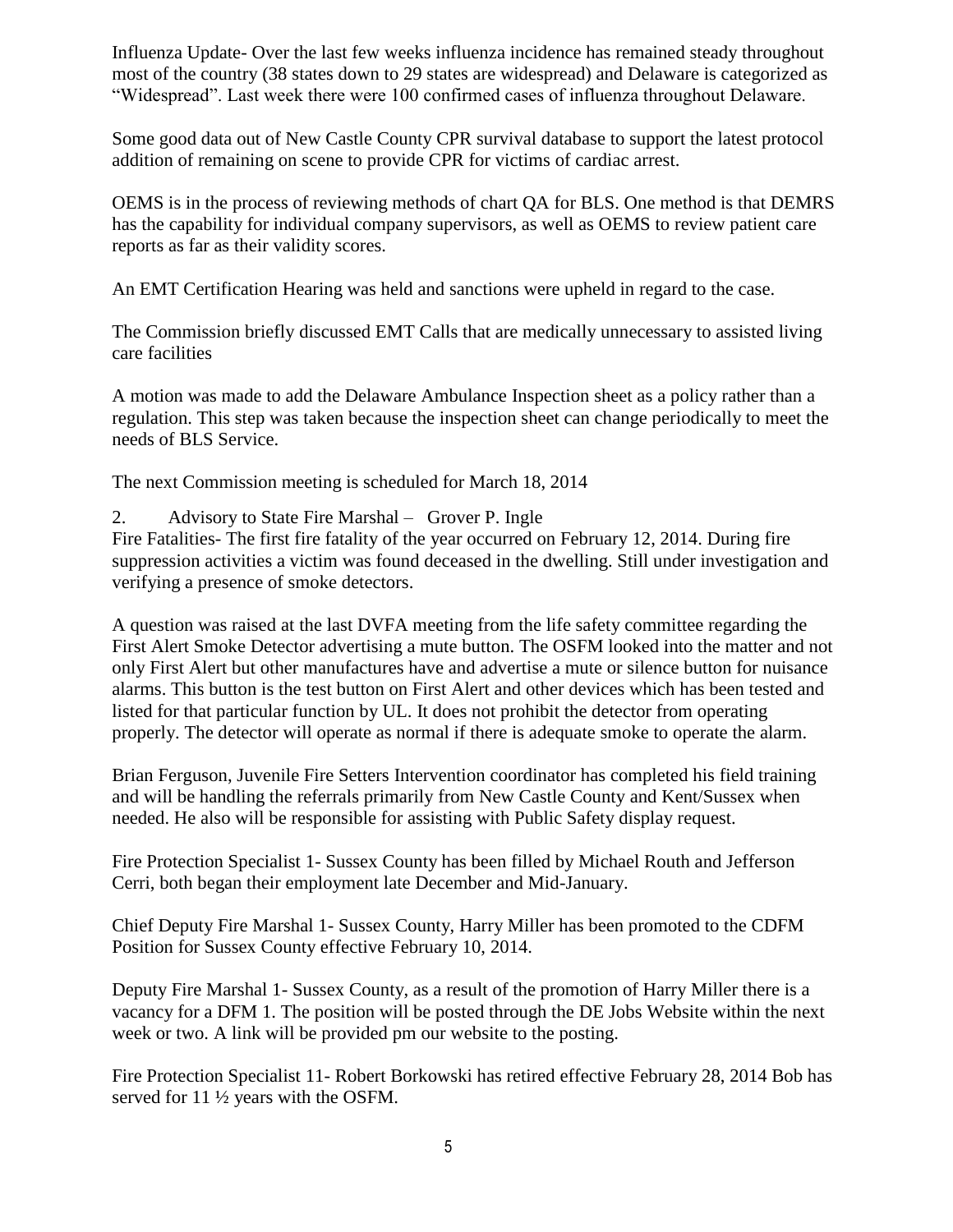FY 2015 Budget- - Joint Finance Committee hearing was held on February 18, 2014. Our request was to maintain our current operational funding level, provide additional funding for replacement vehicles (fleet) and funding to replace the gas chromatograph and mass spectrometer located in the Office of the Chief Medical Examiner used for testing fire debris as the equipment is nearing the end of its life cycle.

#### 3. Advisory to DSFS – Robert P. Newman/Jeff Eisenbrey

| Delaware Weekend-August 2-3<br>EMT Re Cert Status- 486 applications due by March $31st$ – notices- officers and EMT-B's |      |          |           |       |      |      |        |        |
|-------------------------------------------------------------------------------------------------------------------------|------|----------|-----------|-------|------|------|--------|--------|
| Currently 1463 Delaware EMT's                                                                                           |      |          |           |       |      |      |        |        |
| Bond Bill Hearing was held on March 5 <sup>th</sup>                                                                     |      |          |           |       |      |      |        |        |
| Rescue Tools (Recommended)                                                                                              |      |          |           |       |      |      |        |        |
| Planning funds $75k$ – Not recommended                                                                                  |      |          |           |       |      |      |        |        |
| Classroom folding doors $65k$ – Not recommended                                                                         |      |          |           |       |      |      |        |        |
| Student numbers for the Winter Programs (up)                                                                            |      |          |           |       |      |      |        |        |
| Requests for in-service programs (up)                                                                                   |      |          |           |       |      |      |        |        |
| Form for requesting classes is on the DSFS web page                                                                     |      |          |           |       |      |      |        |        |
| Class                                                                                                                   | 2008 | 2009     | 2010 2011 |       | 2012 | 2013 | - 2014 | Totals |
| Leadership 1                                                                                                            | 51   | 54 42    |           | 46 11 |      | 17   | 17     | 238    |
| Leadership 2                                                                                                            |      | 43 53 39 |           | 49    | 8    | 19   | 14     | 227    |
| Leadership 3                                                                                                            | 35   | 36       | 29        | 44    | 10   | 13   | 9      | 176    |
| <b>Totals</b>                                                                                                           | 129  | 143      | 110       | 139   | 29   | 49   | 42     | 641    |

Online programs

Developing a Fire Fighter 11 Online blended course Ladies Auxiliary Workshops- well attended

Women in the Fire / EMS Seminar -32 Attendees

 $50<sup>th</sup>$  update

April  $27 - R$ yan  $40<sup>th</sup>$  Dinner-Slide Presentation and interviews

Rescue tower project

DVFA-DSFS membership 5 year BFFS Survey

19 Companies have currently responded

487 New members, 307 currently members -63%

Average of 26 per company or 5 per year

Fire Prevention Officers- Contact information to Presidents and Fire Chiefs Retirement of Steve Martin

4. Critical Incident Stress – Dennis Carridan reported CISM in NCC is excessively active. They currently have 200 volunteers active. Currently forming a larger Kent County team.

5. DVFA Conference– John Stevenson reported the Conference is less than 6 months away. Room Contracts have gone out and need to be returned asap. Next meeting will be April 14<sup>th</sup> at 7pm at Dover Downs.

6. DVFA Pension Advisory – Ray Stevens thanked the committee for a job well done. Please make sure you clean up your pension lists. Any member with less than 10 years active service and no longer active.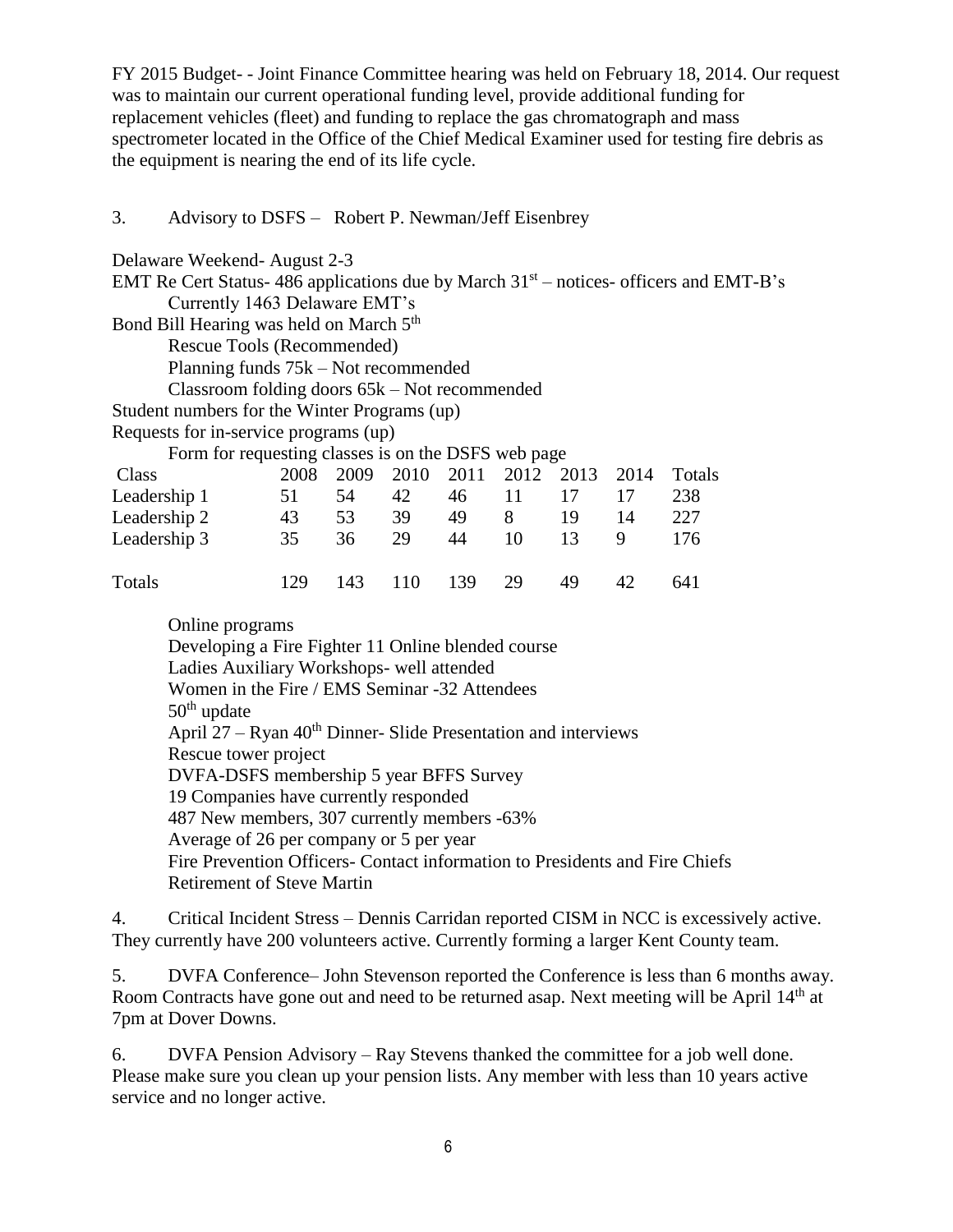7. Law & Legislative – Bruce Ennis reported on SB 31 which is pending regarding surf fishing tags for Ladies Aux, the National Guard has also put in a for a similar bill. SB 53 presumption law- Line of duty passed. The task force report is out and available online on the DVFA Website. Thank you to the members who serve on the committees.

8. Out of State Coordinators – Elmer Steele reported Steve Austin was unable to attend and asked that you please excuse him as he is at Tampa II the Summit held by the NFFF looking at the Everyone Goes Home program. Past President Jim Cubbage will present the report of the DVFA Foundation and out of State Coordinators. However Jim Cubbage was not feeling well and handed the following report to Elmer Steele. The following functions are on the Calendar.

- o CVVFA Booster Meeting March 16, McConnellsburg PA
- o CVVFA Presidents Council Meeting April 5<sup>th</sup> Seaford
- o Delmarva Convention ( Please Consult Elmer Steele)
- o CVVFA Booster Meeting May 4th Lyndhurst VA
- o MSFA Convention June 14-18 Ocean City
- o CVVFA Convention and Presidents Council Meeting Chambersburg PA July 30-August 1
- o VA State Firefighters Association Hampton August 13-16
- o WV State Firemen's Association Convention Vienna August 14-16
- o Firemen's Association State of New York Albany August 20-23
- o Firemen's Association State of PA Meadville September 24-27

9. Scholarship – George Kerr stated the applications are available online and are to be post marked by March 31. The next meeting will be on April 15<sup>th</sup>. He also reported that from 2001-2014 the DVFA has been able to award 281 Scholarships and a total of \$426,450.00

10. CFSI- Ron Marvel stated to turn in your money. The cost for us is \$260.00 instead of the \$295.00 that the other attendees need to pay.

11. Parade Awards Committee has created a questionnaire that they would like to have filled out by the Companies as well as the General public to see what the consensus is in regards to the functionality of the parade and awards.

Recognition of Past Presidents by 1<sup>st</sup> Vice President Guzzo. He asked that all Past Presidents and Presidents Emeritus's please stand and be recognized. 17 Past Presidents and President Emeritus in attendance.

## **Affiliated Organizations/ Agency Representatives**

Ladies' Auxiliary Saralee Stevens, President introduced the officers and ladies that were in attendance with her today. Saralee then presented a check to the Scholarship committee. Then checks were also presented to the Scholarship committee from the ladies of New Castle County, Kent County and Sussex County as well as a check from New Castle County on behalf of the Past Presidents deceased members for the Scholarship committee. The ladies received a standing ovation for all their support.

State Fire Chiefs Joe Morris, President reported John Townley recently went through heart surgery. Joe also mentioned that he apologizes for not being able to attend all the events he has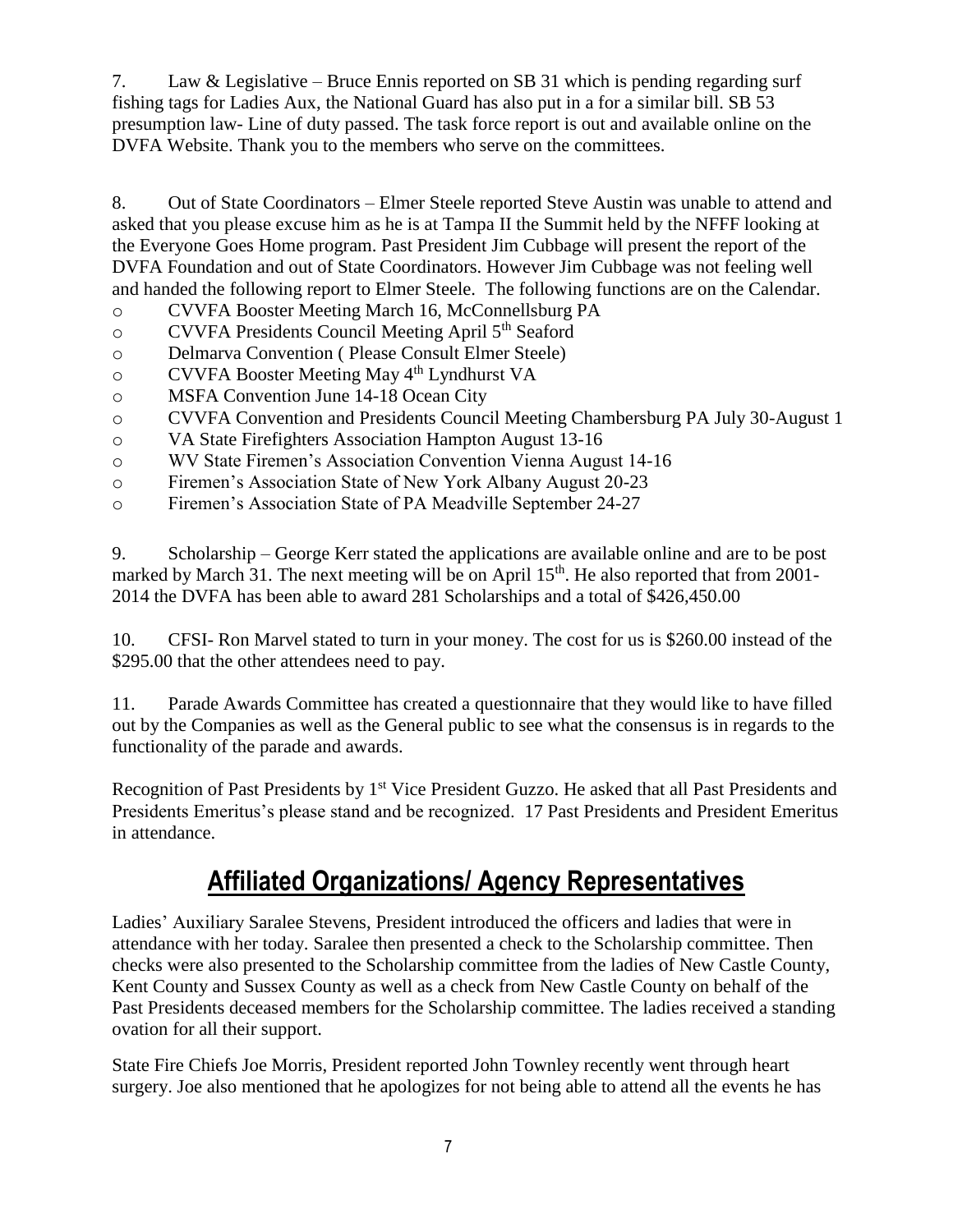been invited to however he currently was going through some medical issues also. The next meeting will be March 27 at Delmar at 6:30.

He then stated at an event last year their guest speaker called and indicated they were unable to come and speak at their event with only 6 hours' notice. There was one person, who dropped everything they were doing that day to come and present. They then presented Tucker Dempsey with a plaque and lifetime membership as a thank you.

State Fire Police John Hall, President stated that there will be a "meet and greet" event for Past President John Bare on March 30<sup>th</sup> from 1:30 to 3:00 pm at the Frankford Fire Hall.

President Toulson reported that the CVVFA will meet on April 5<sup>th</sup> 9am at Seaford for the Presidents Council Meeting.

Pastor Hudson, 1<sup>st</sup> Vice President of the Delmarva Firemen's Association thanked everyone. He stated the Ladies 1<sup>st</sup> Vice President of Delmarva is Deb Lawhead. He feels like he is one of the luckiest men. He knows Ted Walius, Elmer Steele, and Allen Metheny all have his back.

## **Communications**

The following communications were received and are summarized by the Secretary Elmer Steele

Letter for Houston Fire Company advising that on December 26, 2013 they started ambulance service. Thank you card from Mike McMichael regarding flowers sent to his mother's funeral

Fax regarding Firefighters Charitable Foundation

Correspondence for CFSI reference 26<sup>th</sup> Annual Fire Services Dinner

Marketing card from the Blue Rocks reference All Star Game

### *Motion needed to accept communications by Steve Maichle, and seconded by Jasper Lakey, Motion Carried*

# **OLD BUSINESS**

None Reported

# **NEW BUSINESS**

Appointment of Scholarship Committee by Vice President Guzzo – he indicated the Committee would remain the same

Appointment of Life Safety Committee by Vice President Guzzo- Indicated the committee would remain the same.

Bob Sutton made a motion that the DVFA take out a full page add in the Annual Blue Gold Game booklet at a cost of \$395.00 Motion seconded by Steve Maichle Motion Carried

Motion by Jasper Lakey to prepare a resolution for Steve Martin for his 32 years of service to the fire school. Seconded by Steve Maichle Motion Carried

Motion by Ed Barlow to support the Legislative Draft for NCC Tax Assessment. After many questions on the motion it was seconded by Jasper Lakey and Carried.